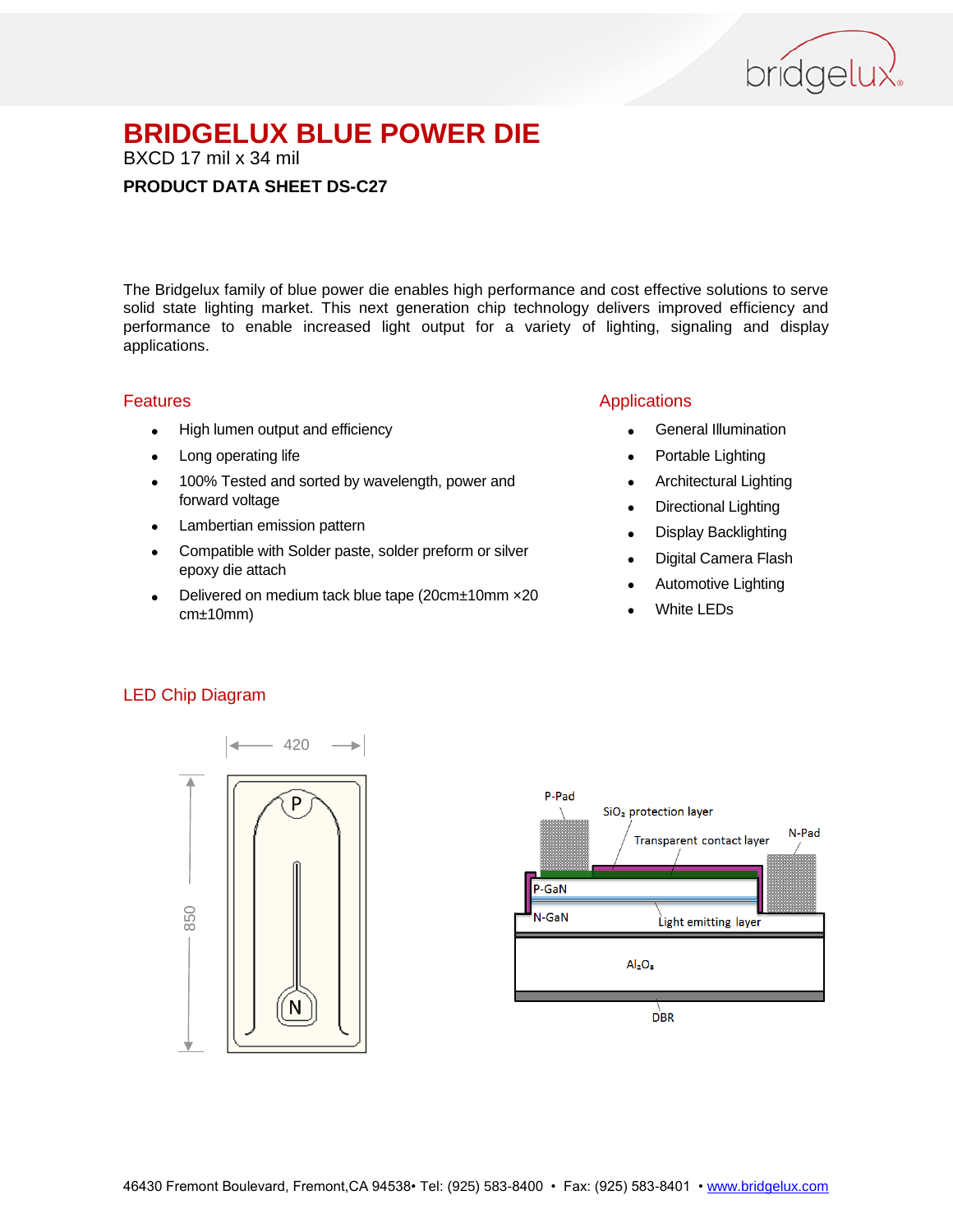BXCD 17 mil x 34 mil

#### Product Nomenclature

#### **B X C D 1734 X X X – Y – Z**

Where:

- BXCD: Designates product family
- 1734: Designates die size (17 mil x 34 mil)
- XXX: Designates dominant wavelength bin
- Y: Designates radiometric power bin
- Z: Designates forward voltage bin

#### Part Numbering and Bin Definitions

Bridgelux LED chips are sorted into the brightness and dominant wavelength bins shown below at  $I_f =$ 120 mA. Each blue tape contains die from only one brightness bin and one wavelength bin.

The forward voltage bins are 3.0-3.1 V (A1), 3.1-3.2 V (A2) and 3.2-3.3 V (B1).

| <b>Dominant</b> | <b>Power Bin D1</b> | <b>Power Bin D2</b> | <b>Power Bin D3</b> |
|-----------------|---------------------|---------------------|---------------------|
| Wavelength      | $(200 - 210$ mW)    | $(210 - 220$ mW)    | $(220 - 230$ mW)    |
|                 |                     |                     |                     |
| 450 to 452.5nm  | BXCD1734450-D1-z    | BXCD1734450-D2-z    | BXCD1734450-D3-z    |
| 452.5 to 455nm  | BXCD1734452-D1-z    | BXCD1734452-D2-z    | BXCD1734452-D3-z    |
| 455 to 457.5nm  | BXCD1734455-D1-z    | BXCD1734455-D2-z    | BXCD1734455-D3-z    |
| 457.5 to 460nm  | BXCD1734457-D1-z    | BXCD1734457-D2-z    | BXCD1734457-D3-z    |
|                 |                     |                     |                     |
|                 |                     |                     |                     |
| <b>Dominant</b> | Power Bin D4        | <b>Power Bin D5</b> | <b>Power Bin D6</b> |
| Wavelength      | $(230 - 240$ mW)    | $(240 - 250$ mW)    | $(250 - 260$ mW)    |
|                 |                     |                     |                     |
| 450 to 452.5nm  | BXCD1734450-D4-z    | BXCD1734450-D5-z    | BXCD1734450-D6-z    |
| 452.5 to 455nm  | BXCD1734452-D4-z    | BXCD1734452-D5-z    | BXCD1734452-D6-z    |
| 455 to 457.5nm  | BXCD1734455-D4-z    | BXCD1734455-D5-z    | BXCD1734455-D6-z    |
| 457.5 to 460nm  | BXCD1734457-D4-z    | BXCD1734457-D5-z    | BXCD1734457-D6-z    |

**Note:**  $z = "A1"$  for Vf bin of 3.0-3.1V;  $z = "A2"$  for Vf bin of 3.1-3.2V;  $z = "B1"$  for Vf bin for 3.2V-3.3V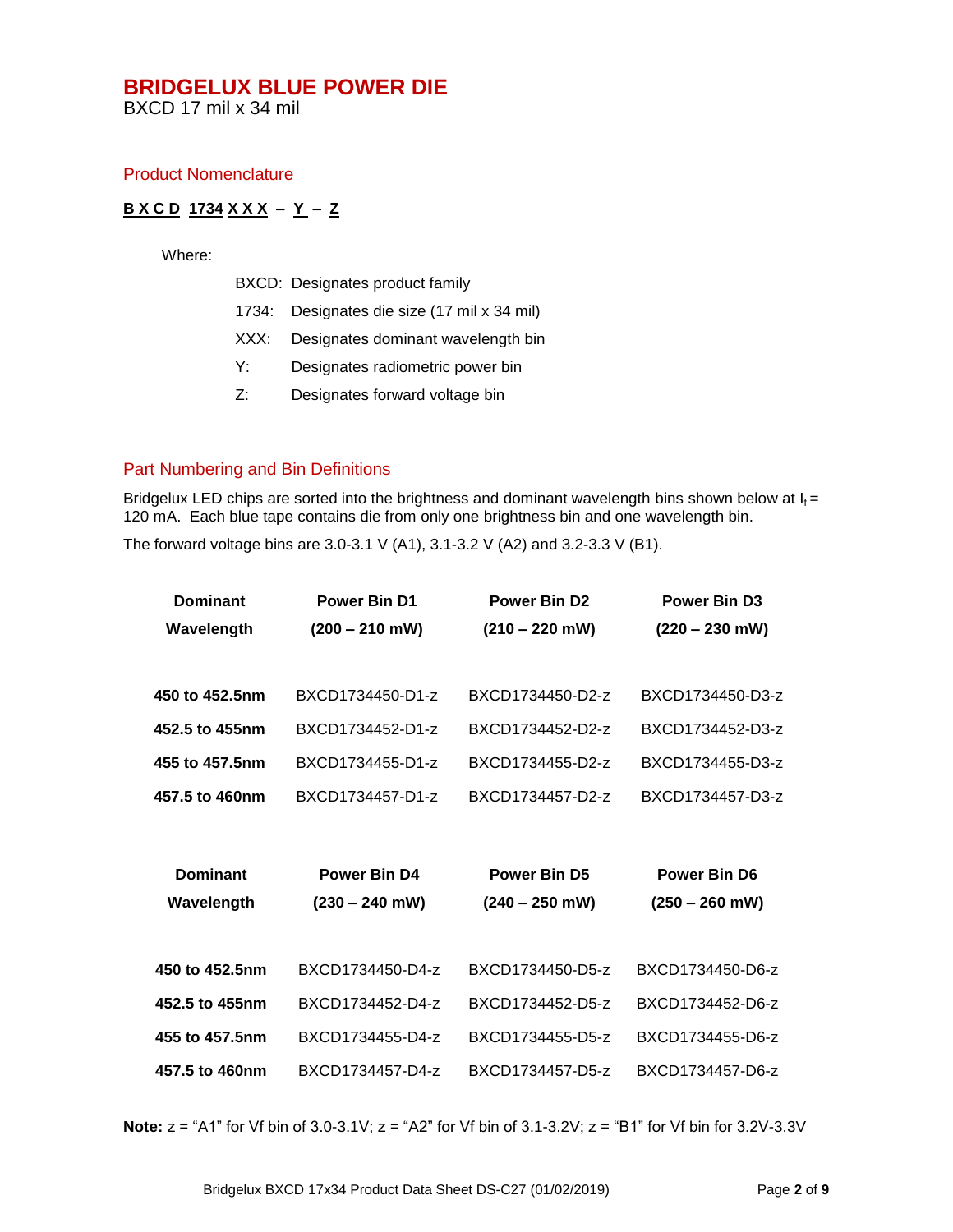## Mechanical Dimensions

| Chip size                                       | $420(\pm 35)$ µm x 850( $\pm 35$ ) µm |  |
|-------------------------------------------------|---------------------------------------|--|
| Wafer thickness                                 | 130 $±$ 10 $µm$                       |  |
| Pad Thickness                                   | $3.0\pm0.5 \,\mu m$                   |  |
| P: $70\pm5$ µm / N: $70\pm5$ µm<br>Pad diameter |                                       |  |

#### Absolute Maximum Ratings

| <b>Parameter</b>                  | <b>Symbol</b>             | <b>Maximum Rating</b>                       | <b>Condition</b>   |
|-----------------------------------|---------------------------|---------------------------------------------|--------------------|
| <b>Forward DC Current</b>         | $\mathbf{I}_{\mathbf{f}}$ | 240 $mA^1$                                  | $T_a = 25^\circ C$ |
| <b>Forward Voltage</b>            | Vf                        | 3.3V                                        | If $= 120$ mA      |
| Reverse voltage                   | $V_r$                     | -5V                                         | $T_a = 25^\circ C$ |
| <b>Reverse Current</b>            | Ir                        | $2.0 \mu A$                                 | $Vr = -5V$         |
| Junction Temperature              | T <sub>i</sub>            | $125^{\circ}$ C                             |                    |
| Optical Power (minimum)           | $P_0$                     | 180mW                                       | $I_f = 120$ mA     |
| Assembly Process Temp.            |                           | $325^{\circ}$ C for <5 seconds              |                    |
| Storage Conditions (chip on tape) |                           | 0°C to $+40^{\circ}$ C ambient, RH $< 65\%$ |                    |

#### Notes:

- 1. Maximum drive current depends on junction temperature, die attach methods/materials, and lifetime requirements of the application.
- 2. Bridgelux LED chips are Class 1 ESD sensitive.
- 3. The typical spectra half-width of the BXCD1734 blue power die is < 25 nm.
- 4. Please consult the Bridgelux technical support team for information on how to optimize the light output of our chips in your package.
- 5. Brightness values are measured in an integrating sphere using silver plated TO39 headers without encapsulation.
- 6. Tapes should be stored in a vertical orientation, not horizontally stacked. Stacking of tapes can place excessive pressure on the bond pads of the LED, resulting in reduced wire bonding strength.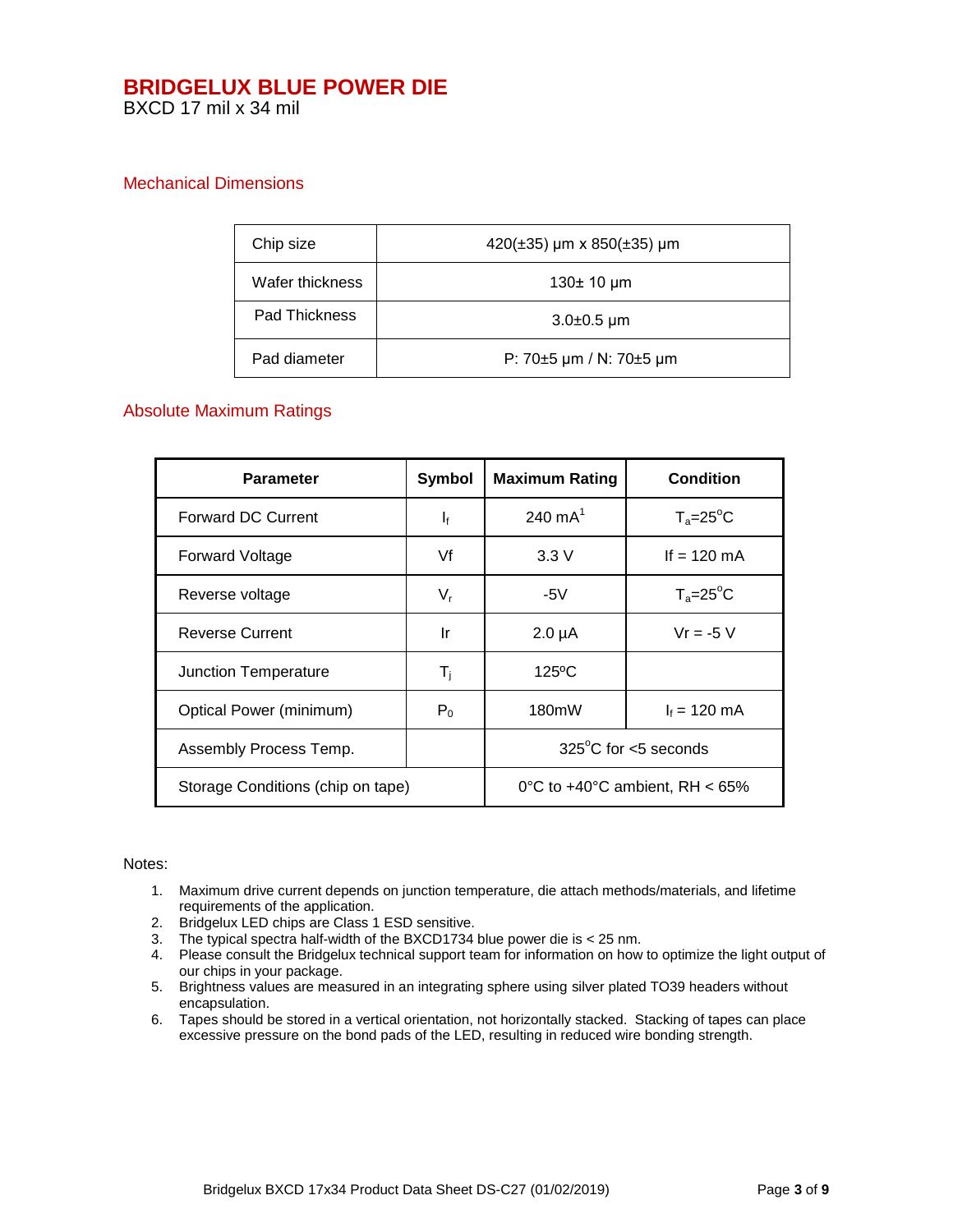#### Environmental Compliance

Bridgelux is committed to providing environmentally friendly products to the solid state lighting market. Bridgelux BXCD1734 blue power die are compliant to the European Union directives on the restriction of hazardous substances in electronic equipment, namely the RoHS directive. Bridgelux will not intentionally add the following restricted materials to BXCD1734 die products: lead, mercury, cadmium, hexavalent chromium, polybrominated biphenyls (PBB) or polybrominated diphenyl ethers (PBDE).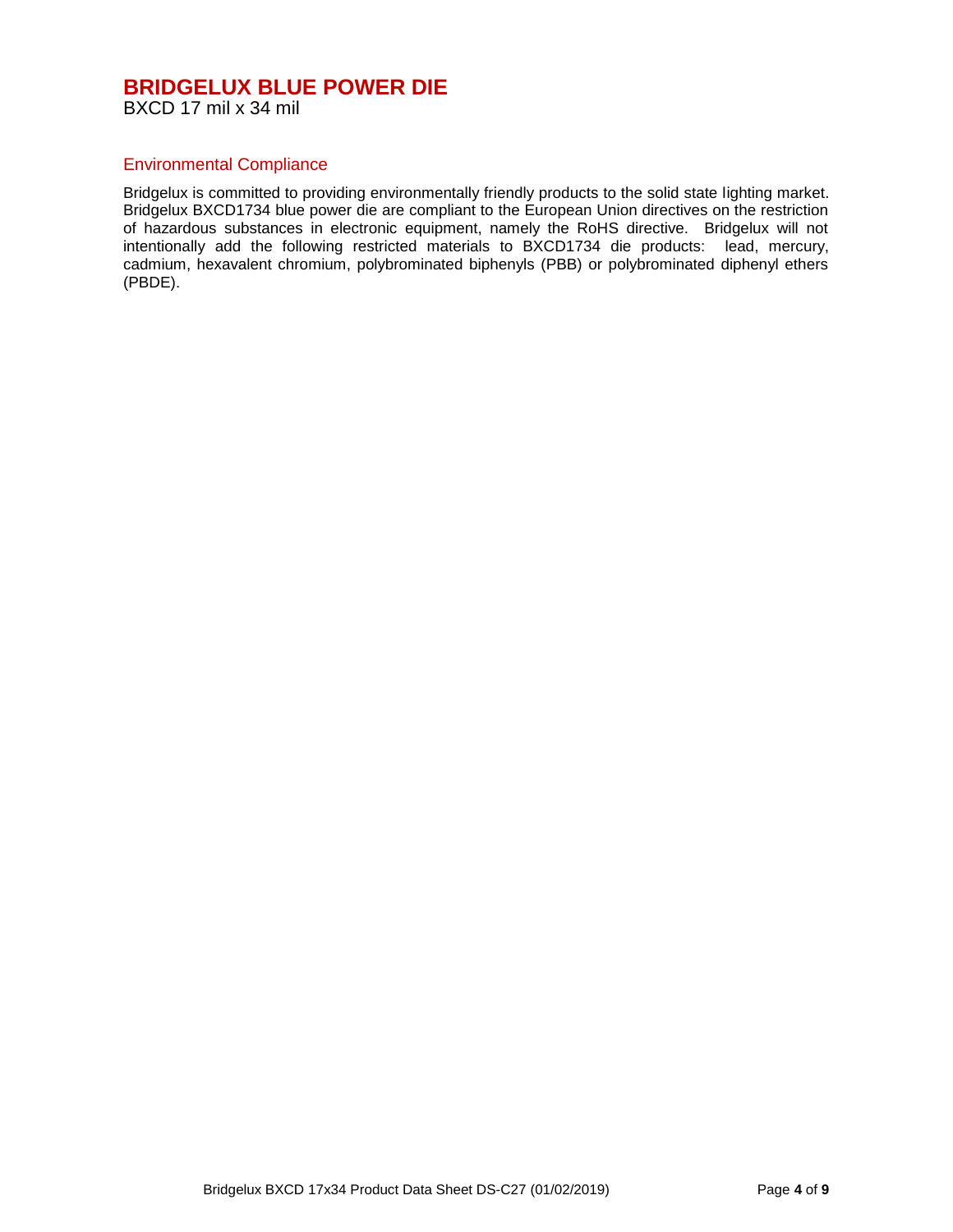BXCD 17 mil x 34 mil

#### Performance vs. Current

The following curves represent typical performance of the BXCD1734 blue power die. Actual performance will vary slightly for different power, dominant wavelength, and Vf bins.



Figure 1: Relative Luminous Intensity vs. Forward Current ( $T_i = 25^{\circ}C$ )



Figure 2: Forward Current vs. Forward Voltage  $(T_i = 25^{\circ}C)$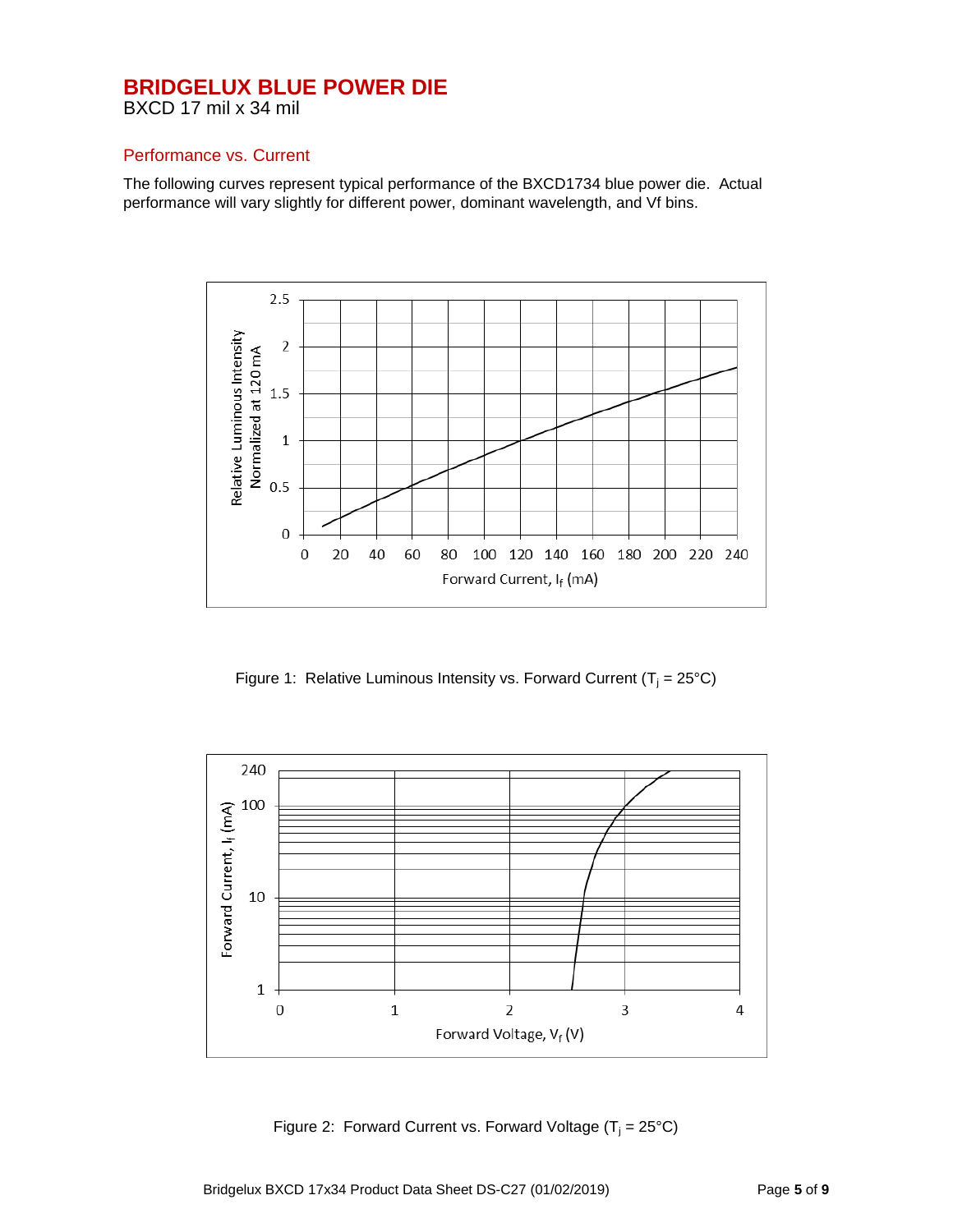BXCD 17 mil x 34 mil

#### Performance vs. Junction Temperature

The following curves represent typical performance of the BXCD1734 blue power die. Actual performance will vary slightly for different power, dominant wavelength, and Vf bins.



Figure 3: Forward Voltage Shift vs. Junction Temperature



Figure 4: Relative Light Intensity vs. Junction Temperature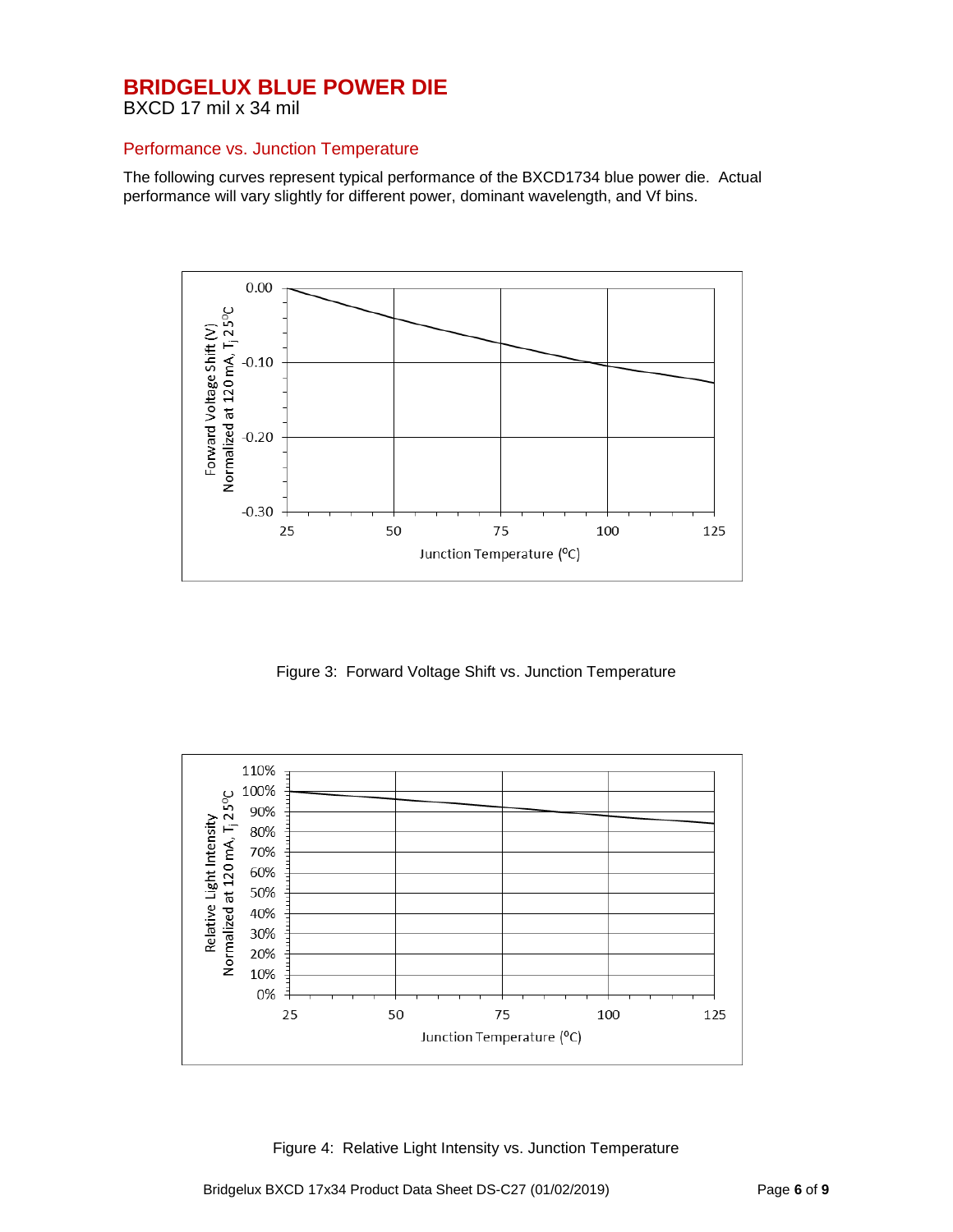BXCD 17 mil x 34 mil

#### Wavelength Shift

The following curves represent typical performance of the BXCD1734 blue power die. Actual performance will vary slightly for different power, dominant wavelength, and Vf bins.



Figure 5: Wavelength Shift vs. Junction Temperature



Figure 6: Wavelength Shift vs. Forward Current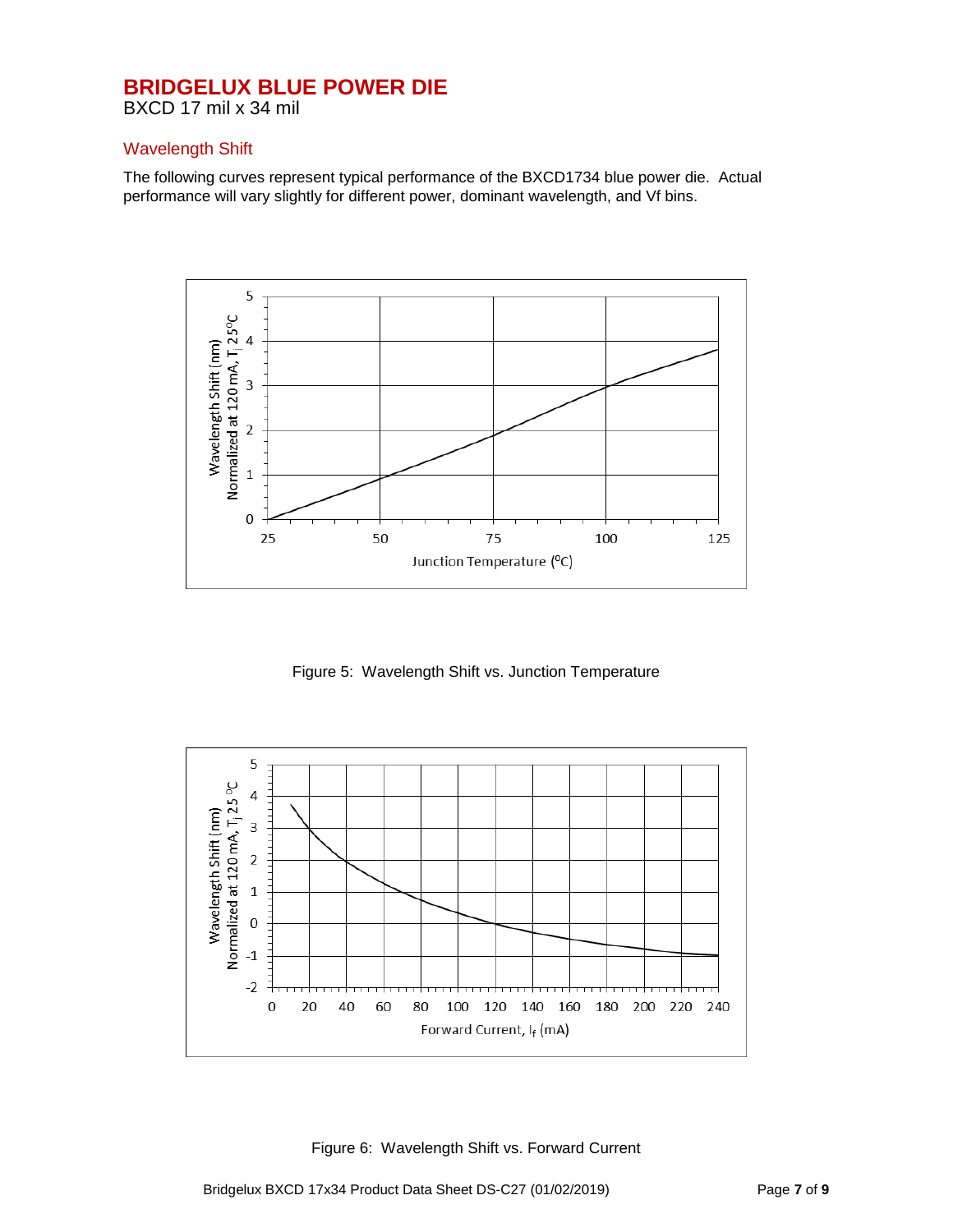## Typical Radiation Pattern



Figure 7: Typical Radiation Pattern (120 mA Operation)

# Current De-rating Curves



Figure 8: Current Derating Curve vs. Ambient Temperature (derating based on  $T_i$  max 125°C)